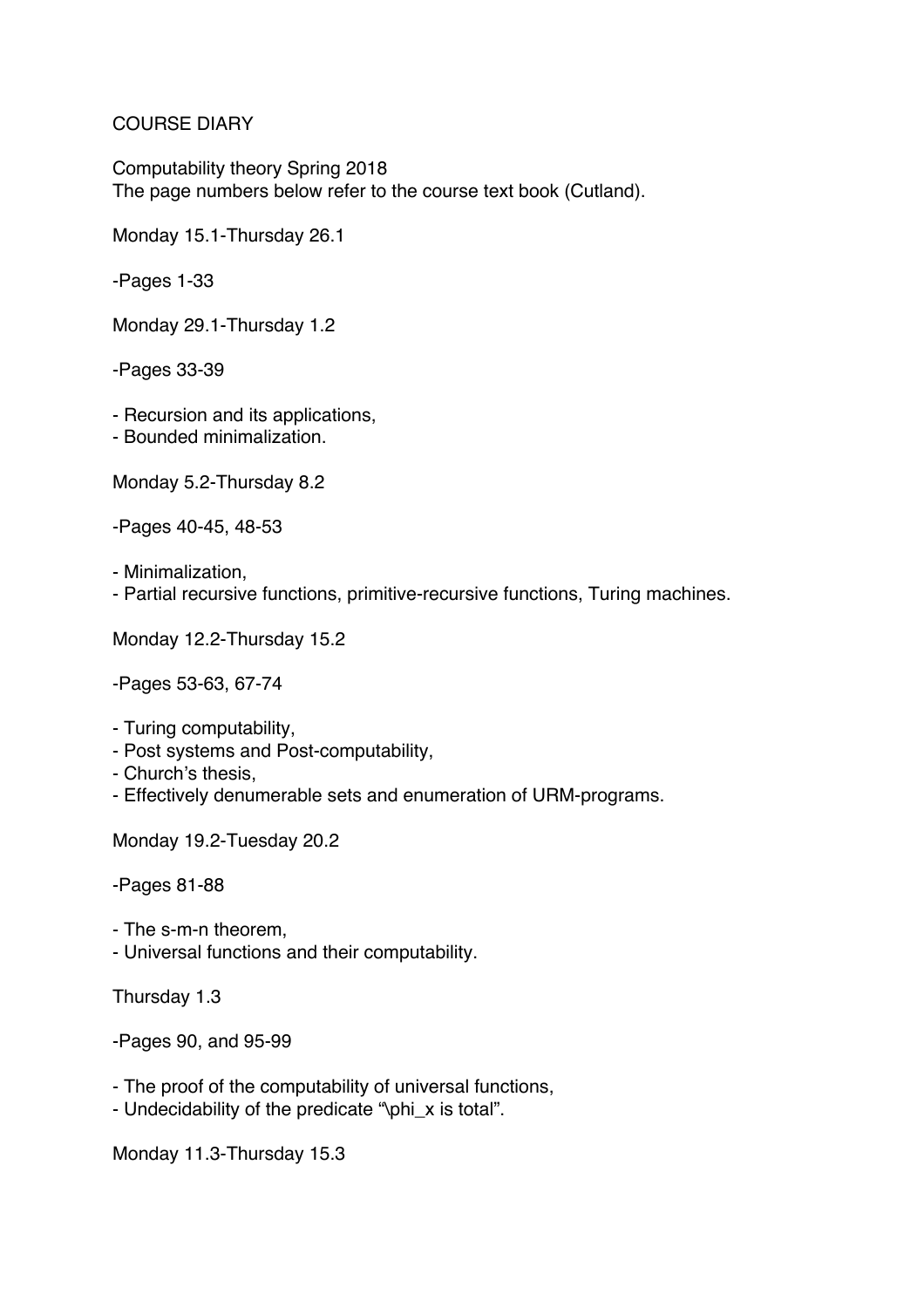-Pages 91-94, and 100-101

- The existence of a total computable function that is not primitive recursive,
- Effective operations of computable functions
- Undecidability of the predicate 'x in W\_x'

Monday 19.3-Thursday 22.3

-pages 102-105, 122-115, and 158-159

- Many-one reductions
- Undecidable problems
- Partially decidable predicates

Monday 26.3

- -pages 117-118, 125-126, and 129
- Recursively enumerable sets (i.e. unary partially decidable predicates)

Thursday 5.4

- -129-131
- Further results on r.e. sets

Thursday 12.4

-130-131 and 133-137

- The Rice-Shapiro theorem, -Productive and creative sets

Monday 16.4 -Thursday 19.4

-140-141 and 158-179

- Simple sets,
- Many-one reductions, degrees, completeness
- -Relative computability
- URM machines with oracles
- Turing reducibility

Monday 23.4 – Thursday 26.4

## - 182-194

- Recursive, monotone and continuous operators